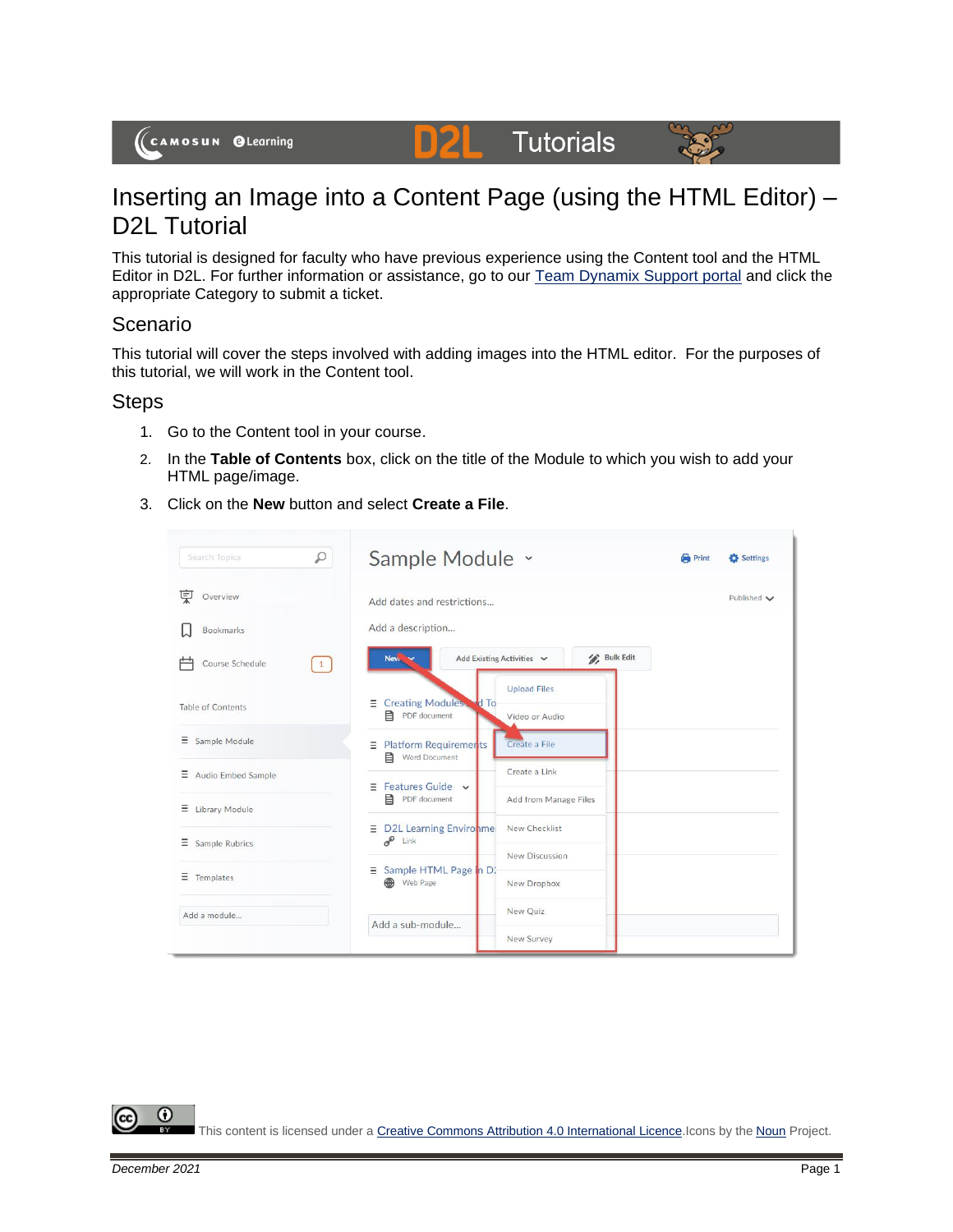4. Give your new Content page a Title, then add some text into the HTML editor (for example, to set the context for the image you are going to insert), then put your cursor where you would like the image to appear. Then click the **Insert Image** icon.

| Create a File in "Sample Module"                                                                                                       |                                                                                                                                                                                                                        |     |
|----------------------------------------------------------------------------------------------------------------------------------------|------------------------------------------------------------------------------------------------------------------------------------------------------------------------------------------------------------------------|-----|
| Velociraptor<br>Hide from U ers                                                                                                        | E <sub>P</sub> Browse for a Template                                                                                                                                                                                   |     |
| $\equiv$ $\scriptstyle\mathtt{v}$<br>. B<br>$\underline{\mathsf{U}}$ $\check{\phantom{a}}$<br>$\sim$<br>Ι<br>Paragraph<br>$\checkmark$ | $\mathbf{u} \equiv \mathbf{v}$<br>$\frac{1}{2}$<br>5ð<br>$\Sigma~\scriptstyle\sim$<br>罗 ▽<br>ھ<br>$\overline{\mathbf{K}}$<br>$+$ $\vee$<br>Verdana<br>12px<br>$\cdots$<br>$\checkmark$<br>$\checkmark$<br>Insert Image |     |
| This is a picture of a velociraptor                                                                                                    |                                                                                                                                                                                                                        |     |
|                                                                                                                                        |                                                                                                                                                                                                                        |     |
|                                                                                                                                        |                                                                                                                                                                                                                        | /ı. |
| /content/training/TRAIN_03/Sample Module/                                                                                              | <b>Change Path</b>                                                                                                                                                                                                     |     |
| <b>Save and Close</b><br>Save<br>Cancel                                                                                                |                                                                                                                                                                                                                        |     |

5. In the **Add a File** box that opens, click **My Computer**.



 $\odot$ This content is licensed under [a Creative Commons Attribution 4.0 International Licence.I](https://creativecommons.org/licenses/by/4.0/)cons by the [Noun](https://creativecommons.org/website-icons/) Project.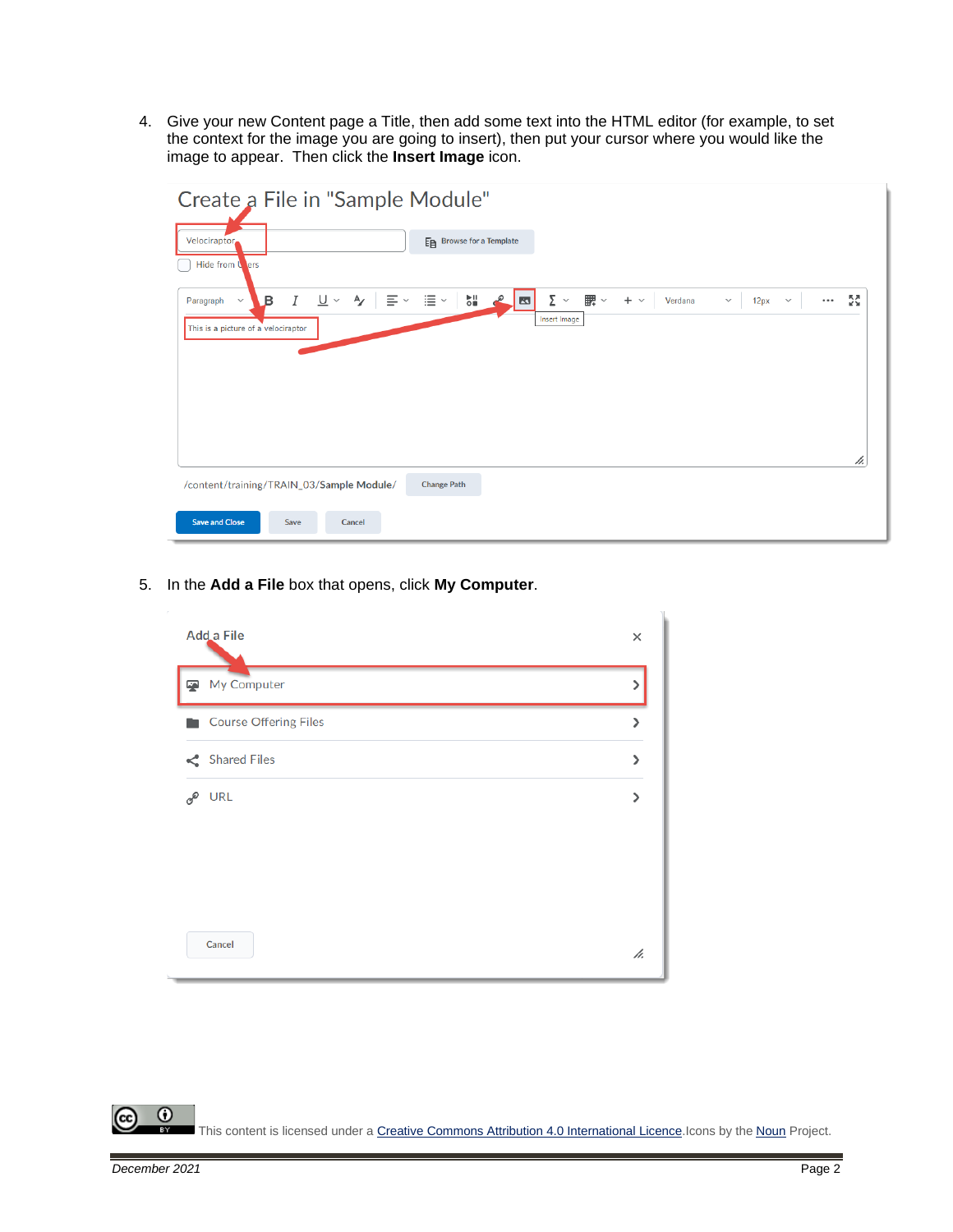|     | Course Home My Tools v Edit Course    | C Open     |                                          |                          |                                     | $\times$             |
|-----|---------------------------------------|------------|------------------------------------------|--------------------------|-------------------------------------|----------------------|
| A.  | d a File                              | ←          | > OneDrive > Misc                        | $\vee$ 0                 | Search Misc                         | $\varphi$            |
| ïle |                                       | Organize v | New folder                               |                          | <b>HEE</b>                          | $\bullet$<br>T       |
|     | Mile here, or click below!<br>Dro.    | Misc       | ∧<br>$\land$<br>Name                     |                          | Date modified<br>2018-03-27 1:19 PM | Type<br>Adobe Acroba |
|     | p Upload                              |            |                                          |                          | 2017-06-13 8:54 AM                  | JPG File             |
|     |                                       |            |                                          |                          | 2017-04-24 10:20                    | JPG File             |
|     |                                       |            |                                          |                          | 2017-09-18 12:23                    | JPG File             |
|     |                                       |            |                                          |                          | 2017-03-30 9:23 AM                  | JPG File             |
|     | Choose a location in which to store t |            |                                          |                          | 2018-06-18 3:38 PM                  | Adobe Acroba         |
|     |                                       |            |                                          |                          | 2018-05-01 2:43 PM                  | Microsoft Wo         |
|     | /content/training/TRAIN_02/           |            |                                          |                          | 2016-04-01 3:50 PM                  | JPG File             |
|     |                                       |            | ic                                       |                          | 2016-08-17 3:54 PM                  | Microsoft Wo         |
|     |                                       |            | velociraptor.jpg                         |                          | 2016-08-17 9:41 AM                  | JPG File             |
|     |                                       |            | velociraptor2.jpg                        |                          | 2017-03-20 9:32 AM                  | JPG File             |
|     |                                       |            | $\mathcal{D}$<br>団<br>velociraptor-3.jpg |                          | 2016-08-17 9:43 AM                  | JPG File             |
|     |                                       |            |                                          |                          | 2017-06-13 12:22                    | JPG File             |
|     |                                       |            |                                          | 2017-07-14 11:20         | JPG File                            |                      |
|     |                                       | $\vee$ <   |                                          |                          | $\rightarrow$                       |                      |
|     |                                       |            | File name:                               | $\overline{\phantom{a}}$ | <b>MAFiles</b>                      | $\checkmark$         |
|     | Add<br><b>Back</b><br>Cancel          |            |                                          |                          | Open<br>IV                          | Cancel               |
|     |                                       |            |                                          |                          |                                     |                      |
|     |                                       |            |                                          |                          |                                     |                      |

6. Click **Upload**, find your image on your computer, and click **Open**.

7. If you like, click **Choose Destination** to save the image to the appropriate folder in the **Manage Files** area. When you are finished, click **Add**.

| ourse Home<br><b>IVIV</b><br>$10015 \times$<br><b>Edit Course</b> |    |
|-------------------------------------------------------------------|----|
| <b>Add a File</b>                                                 | ×  |
| R velociraptor.jpg (37.05 KB) X                                   |    |
| Choose a location in which to seve the file:                      |    |
| /content/training/TRAIN_02/<br><b>Choose Destination</b><br>Pa    |    |
| ipt                                                               |    |
| Add<br><b>Back</b><br>Cancel                                      | h. |
|                                                                   |    |

 $\overline{0}$ This content is licensed under [a Creative Commons Attribution 4.0 International Licence.I](https://creativecommons.org/licenses/by/4.0/)cons by the [Noun](https://creativecommons.org/website-icons/) Project.